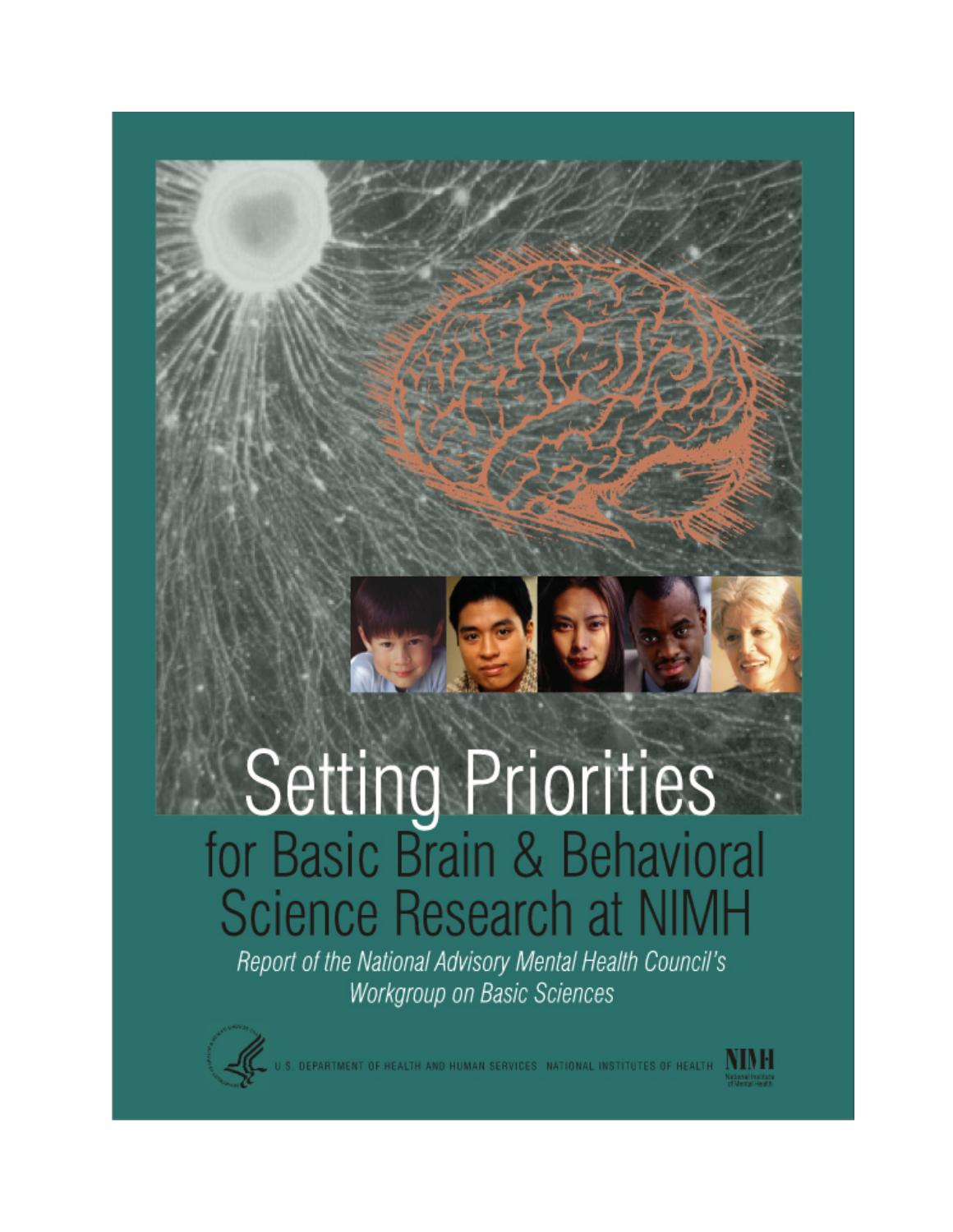# **Setting Priorities for Basic Brain & Behavioral Science at NIMH Final Report of the National Advisory Mental Health Council's Workgroup on Basic Sciences – May 2004**

# **PREFACE**

The mission of the National Institute of Mental Health (NIMH) is to reduce the burden of mental illness and behavioral disorders through research on mind, brain, and behavior. In pursuit of this mission, NIMH supports and conducts the highest quality science across the public health spectrum, from basic research investigating the mechanisms underlying behavioral and neurobiological phenomena, to targeted research on the prevention and treatment of mental illnesses. It also supports research on finding optimal ways of providing the best treatment and services available directly to the community.

The basic science portfolio of the NIMH spans multiple levels of analysis - from molecular, to cellular, to systems, to individual and social behavior - and is contained within the Division of Neuroscience and Basic Behavioral Science. Within the division, three branches are responsible for the support of basic research covered in this review. The Molecular, Cellular, and Genomic Neuroscience Research Branch supports fundamental research on the elucidation of the genetic, molecular, and cellular mechanisms underlying brain functions. The Behavioral and Integrative Neuroscience branch supports research targeted at understanding the normal operation of brain structures and functions and how these may be dysregulated in psychiatric disease. The Basic Behavioral Science branch supports research that delineates the principles of healthy behavior in order to better understand the behavioral differences that characterize mental disorders. In recent years, NIMH's investment in basic science has led to great advances in a number of areas, including a better understanding of the genetic and cellular mechanisms underlying neural function, advances in uncovering the neural networks and systems involved in certain aspects of cognition and behavior, and the impact of social and environmental factors on individual function.

NIMH is committed to maintaining this progress through its continuing support of the basic sciences related to mental disorders. However, in an era of decelerating budgetary growth, it becomes necessary to set clear priorities in order to ensure maximal impact of the Institute's investments. To assist in setting these priorities, the NIMH sought the advice of the National Advisory Mental Health Council (NAMHC), which in turn established a workgroup to conduct a thorough review of the current portfolio and to make recommendations for predicting which areas are most likely to yield discoveries that ultimately will benefit people with mental disorders. The council sought advice for membership on these workgroups from several professional societies representing both the behavioral science and the neuroscience communities. It developed a distinguished roster of highly respected researchers and leaders in the field.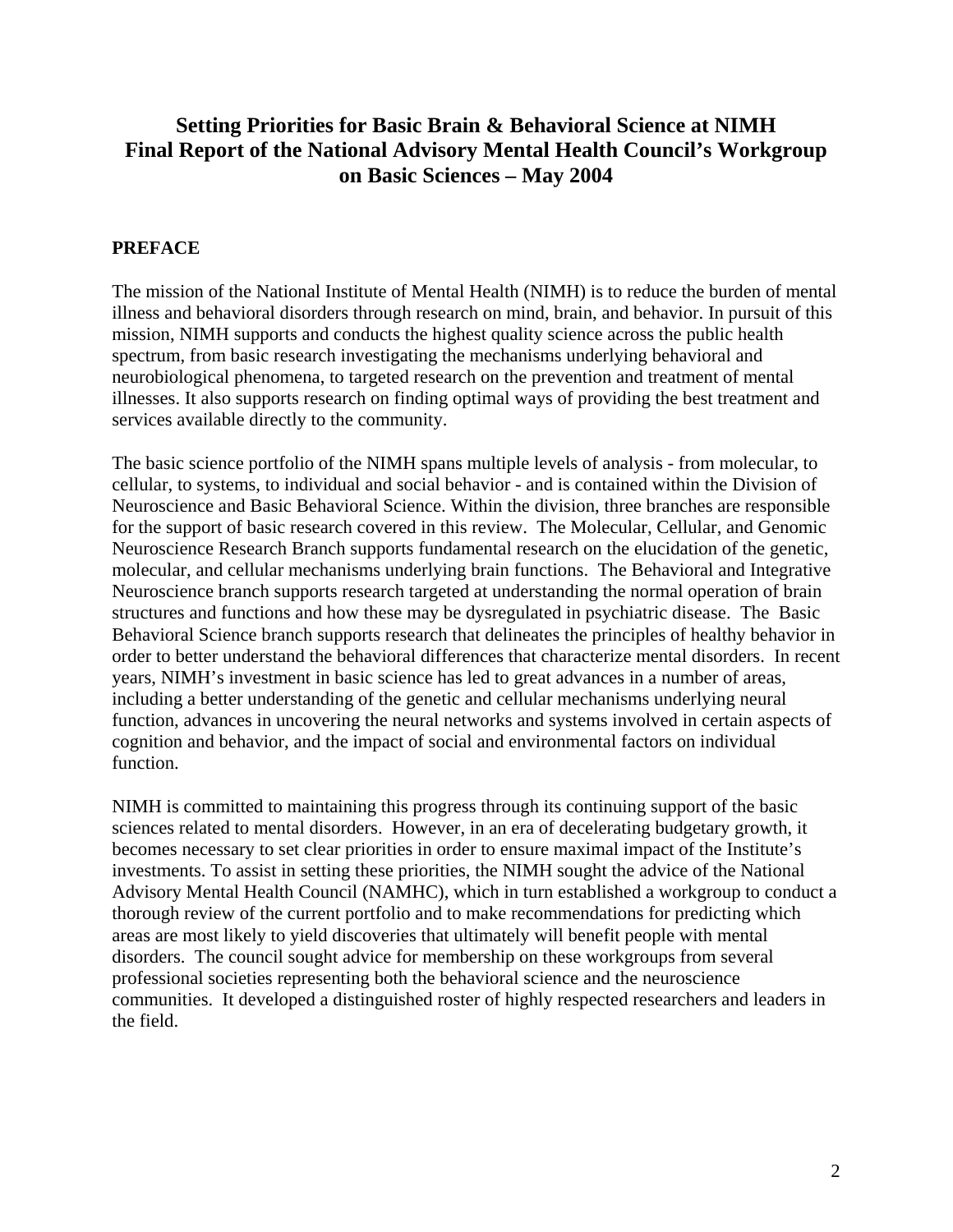**The NAMHC Workgroup on the Basic Sciences of Mental Health** was established in December of 2003. The Workgroup was charged with reviewing the existing NIMH portfolio in molecular, cellular, and behavioral neuroscience, basic behavioral, and basic cognitive science, and asked to consider three factors to guide its deliberations and assess the impact of the research: the relevance to the mission of NIMH; the potential traction of areas of science - those that are ripe for making rapid progress; and, the innovative nature of the research areas in question. From this charge, three fundamental issues emerged:

- **1.** Which areas of research are poised to begin integrating findings across levels of analysis from the molecular to the behavioral? And of these, which are most likely to have relevance to elucidating the disturbances seen in mental and behavioral disorders?
- **2.** Which areas of basic research are most readily translatable into clinical science to address issues of etiology, prevention, treatment, and service provision for the mentally ill, and conversely, which areas are less likely to translate into questions of clinical importance?
- **3.** Which research approaches are most likely to advance our knowledge?

The initial meeting of the Workgroup took place on January 13, 2004, and involved presentations by NIMH staff on the existing basic science portfolio as well as a general discussion about the overall approach to assessing impact. The Workgroup formed two subgroups: one to focus on the basic molecular and cellular portfolio, the other on the basic behavioral and behavioral neuroscience portfolio. Members then individually reviewed the portfolio and suggested areas of potential high-priority/impact that are not now adequately addressed, and areas that appeared to be over-represented in the portfolio.

Each subgroup then held its own meeting in order to reach consensus. The first to meet was the Molecular and Cellular Neuroscience Subgroup on February 3, 2004. The Basic Behavioral and Behavioral Neuroscience Subgroup met on March 3, 2004. On March 31, 2004, the Workgroup held its final meeting to formalize recommendations for this report. This document reflects the consensus of the Workgroup, aimed at providing the NAMHC with the group's advice concerning priority-setting in the NIMH basic research enterprise.

## **PROLOGUE:**

The basic sciences are critical and essential for fulfilling NIMH's public health mission of reducing the burden of mental and behavioral disorders through research on mind, brain, and behavior. It is often very difficult to forecast accurately where great advances are likely to emerge; therefore it is important that NIMH maintain its commitment to a wide range of basic sciences. Progress in reducing the burden of mental illness will require that the field elucidate the causes, develop better diagnostic tests, refine classification of disorder phenotypes, develop better treatments, and enhance prevention efforts - all goals requiring a strong fundamental science base. The goal of this Workgroup is to recommend ways to sharpen the impact and focus of the basic science portfolio such that it may even better serve the mission of the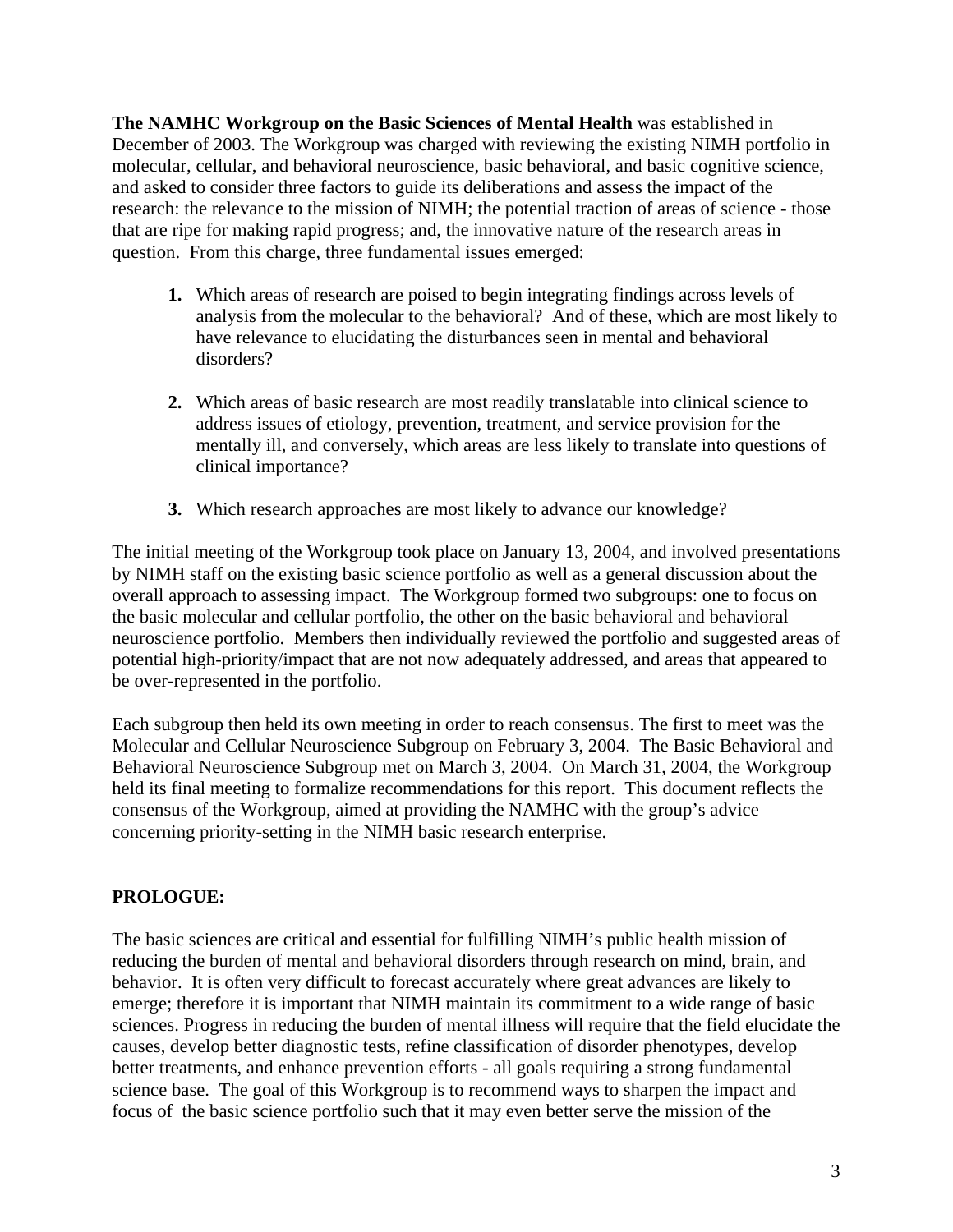Institute. In working toward that goal, the Workgroup remained cognizant of the likely budget context for the next few years and therefore strove to identify truly high priority areas for increased emphasis and areas where reduced effort or refined focus might best serve NIMH and its mission.

In conducting its review, the group identified several over-arching principles that guided its work.

**Principle One:** Basic brain and behavioral research should be undertaken in the service of the public health mission of NIMH. Basic science questions that are most central to understanding the potential causes, treatment, and prevention of mental illness and behavioral disorder should be the highest priority.

**Principle Two**: Basic research that integrates or translates across levels of analysis - from genetic, to molecular, to cellular, to systems, to complex overt behaviors - should be given high priority. It is increasingly evident that an integrative systems approach is achievable and that more of this type of research is needed. This is not to say that research within each respective level of analysis is not also extremely important. However, there is now far too little integrative research and thus it should be given markedly increased emphasis in the future.

**Principle Three:** Research and training that is interdisciplinary in nature should be more heavily emphasized in the basic science portfolio. The leading edge of much of biomedical research involves integration of physical, biological, behavioral, and social science. Thus, to accelerate cross-level-of-analysis integration and to strengthen the focus of basic research on topics central to the public health mission of the Institute, there is a great need to increase the amount of interdisciplinary research and ensure a future cadre of appropriately trained scientists able to work successfully in interdisciplinary teams.

**Principle Four:** Numerous studies in the past have uncovered the profound effects of the physical, social, cultural, and economic environments on individual behavior; more recent advances now indicate that it may be possible to examine the effects of environments on behavior at both the molecular and integrative systems levels. This emerging field of epigenetics has received relatively little attention at NIH, as the tools for analysis of such interaction have not yet been solidified. The Workgroup considers it time to invest more in developing the tools that will allow intensive study in this area, given that most mental disorders appear to involve or result from such dynamic processes over time.

#### **Cross-cutting Issues**

In applying these guiding principles to the evaluation of the portfolio, the Workgroup also identified several crosscutting themes that apply to many aspects and topical areas within the portfolio and be given high priority. One of these themes is sex and gender differences. Serious psychiatric disorders in both children and adults are often more common in one sex than in the other. This should serve as a point of entry for the study of the underlying mechanisms that modulate the differential vulnerability of each sex to particular disorders in terms of brain function and behavior.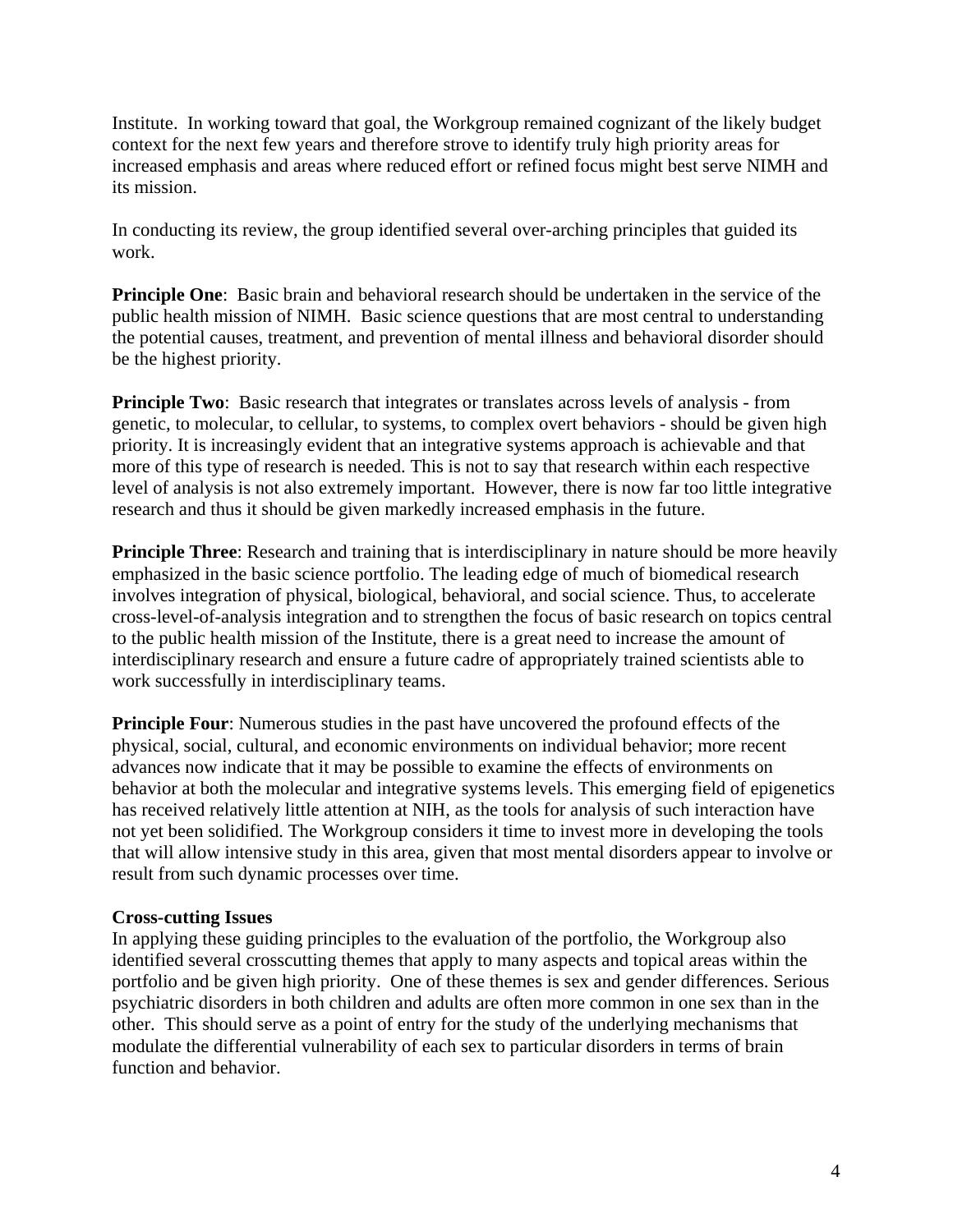In addition, the study of individual differences in basic behavioral and neural processes should be given high priority, since it holds one key to understanding vulnerability to psychopathology.

Similarly, adolescence and earlier phases of development should be given high priority. These are periods in which expression of certain psychiatric disorders increases, or periods during which environmental influences on brain function may be particularly apparent, yet little is known about the neural, physiological, and behavioral changes that underlie these developmental shifts and vulnerabilities.

The development of more appropriate animal models for specific aspects of mental disorders was also considered an important issue for the Institute in the coming years. The Institute should seek clearer justification for the choice of a particular species for the questions being asked. In addition, more emphasis is needed on studies that examine the performance of animals in natural or naturalistic settings in order to accurately study natural variation among individuals.

## **I. Areas for Increased Emphasis**

The Workgroup identified several areas of research that are particularly ripe for increased NIMH investment at this time. These are areas of both special need and special opportunity, based on recent progress or on the emergence of novel tools that will enable new questions to be asked and answered. These typically are areas that the Workgroup also considered to be currently under-represented in the NIMH portfolio.

- **1. Emotion**  Key features of many mental illnesses and behavioral disorders involve altered emotional regulatory processes. While excellent basic brain and behavioral research is being supported on this topic, the Workgroup identified two key areas that should be emphasized; the neurobiology of emotion, mood, and motivation; and, the interaction of emotion and cognition.
	- Investment should be made in studies on the molecular neurobiology and neural circuitry of the brain's regulation of emotion, including its adaptations to stress, including social stress, with an emphasis on understanding adaptations and sequelae of chronic stress exposure on affective and appetitive neural circuits.
	- Research on the interaction of emotion and cognition is important for understanding the mechanisms of action of psychological treatments, such as the effects of cognitive behavior therapies on mood disorders. Related to this is research on emotion regulation, self-regulation, and cognitive control of emotion. Research on emotion-cognition interactions should be pursued from the perspective of numerous levels of analysis, with work conducted on any one level being informed by the relevant work of the others.
- **2. Development** Research on human and animal development spans the domains of several NIH Institutes. For NIMH, therefore, basic science studies of developmental processes across the lifespan should have compelling rationale and relevance to understanding the etiology, treatment, or prevention of mental illness. The field is too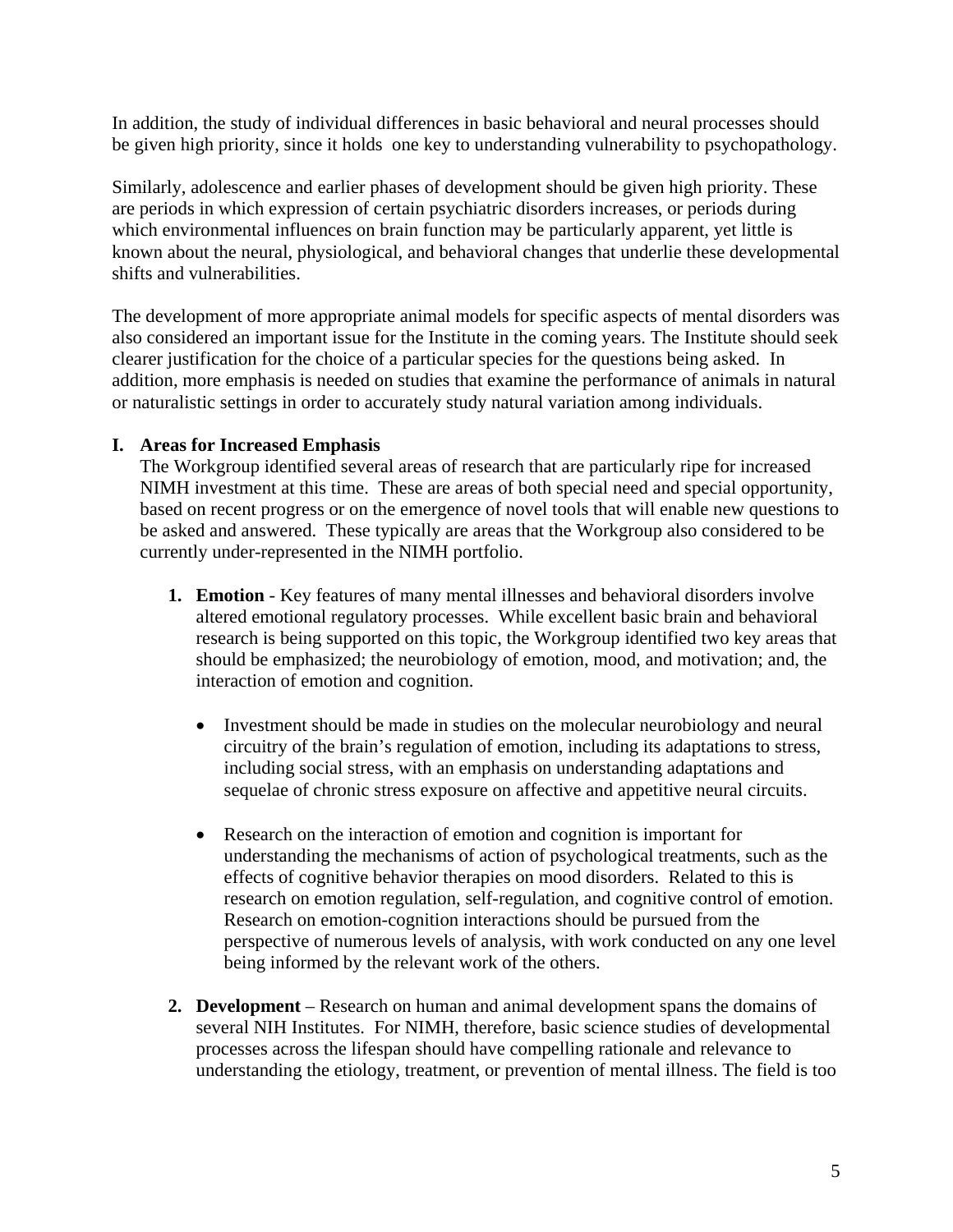broad for NIMH to provide meaningful support across all areas; rather, NIMH should work with other institutes to develop guidelines such that each institute has an appropriate and complementary focus. Within this context, the Workgroup recommends that NIMH supported research should focus on defining the environment's long-term effects on brain and behavior, through activities that might include:

- Studies on periods of rapid neurobiological development in humans, during which the brain is particularly sensitive to context/environment/intervention influences.
- Studies on how neural activity and gene-environment interactions regulate late prenatal development, such as the development of forebrain and limbic systems.
- Later-stage postnatal developmental processes (e.g., formation of neural circuits, post-natal neurogenesis, neuronal replacement, synaptogenesis, regressive processes).
- Creating better animal models (including non-mammalian) of these stages of development.
- Studies exploring intersections of social and cognitive functioning with neurobiological development.
- **3. Social interactions**  The ability to engage in harmonious social relationships, handle conflict and aggression, and receive and offer nurturance are central to mental health, and aberrations in these behaviors and processes are fundamental in the development, definition, and course of psychopathologies. Valuable research on social behaviors and processes relevant to mental illness is now being supported and should continue to be supported. It also is now possible to include work on the molecular, cellular and systems levels to better understand the neurobiology of social interactions. The Workgroup recommends that NIMH invest in this new area of research that integrates social processes and behaviors with brain functioning, in both human and non-human species. One such example is the study of the brain circuitry involved in social attachment, which can provide new avenues for the development and assessment of behavioral and pharmacological interventions.
- **4. Neural circuits** The advent of new tools and technologies provides a special opportunity to advance understanding of the structure and functioning of brain circuits underlying healthy and abnormal behavior. NIMH now supports an array of research using those tools. However, the Workgroup considered it particularly timely to increase efforts in this domain. Efforts toward this goal should include:
	- Greater investment in cellular imaging tools and increased application of these tools to in vivo models, as well as to human brain imaging.
	- More studies on the neural circuitry involved in psychotropic drug action and complex behaviors.
	- Better understanding of synaptic mechanisms, particularly integration of multiple synaptic inputs.
	- Greater use of molecular and genetic approaches to trace complex neural circuits.
	- Occurrence and significance of neuronal replacement.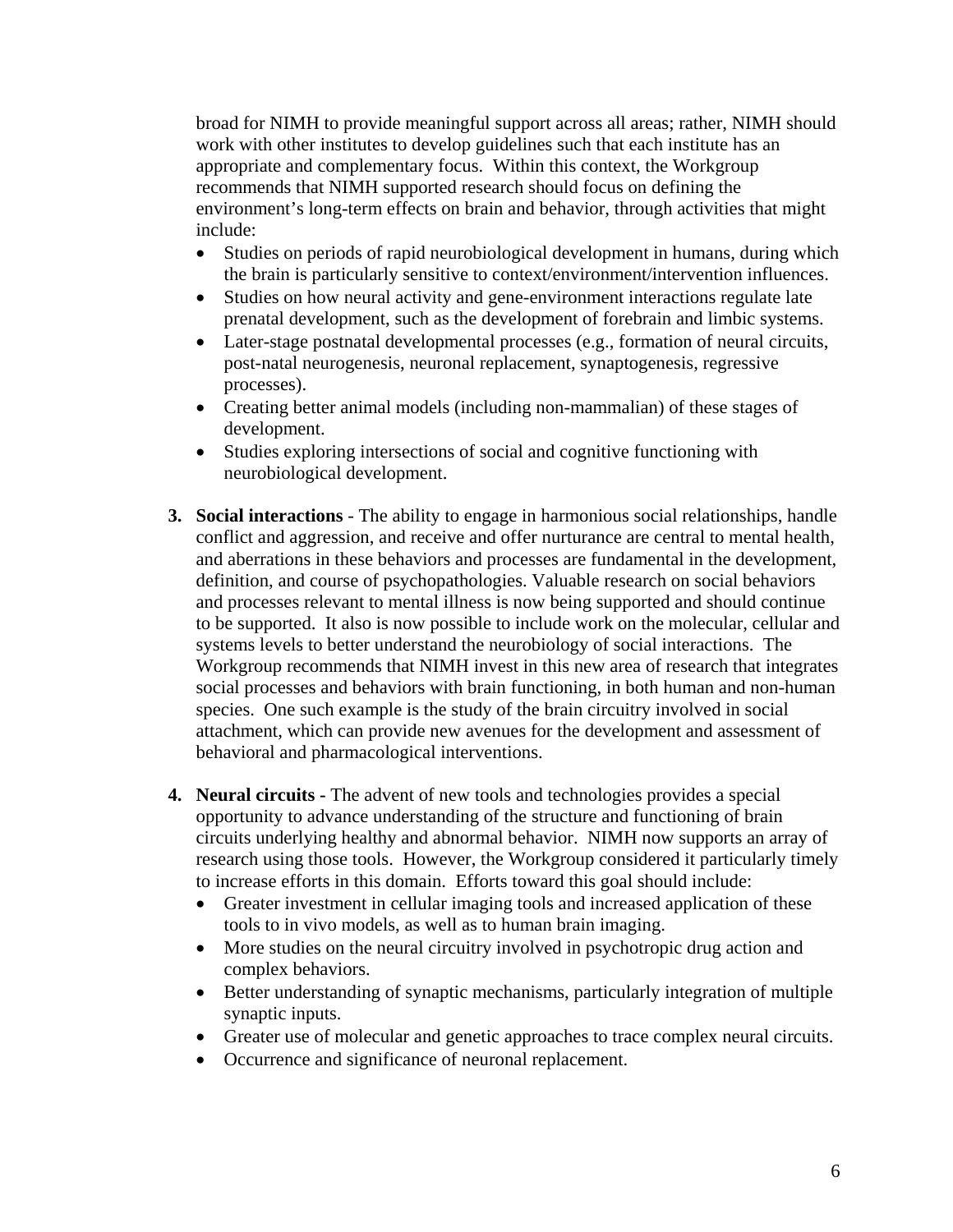- **5. Sex and gender differences and mechanisms Relative risk levels for many** psychiatric disorders are markedly different in males and females. Males are at higher risk for early onset disorders such as autism and attention deficit/hyperactivity disorder, whereas females suffer higher rates of major depressive disorder, anxiety disorders, and eating disorders. Rates of schizophrenia are similar in males and females but age of onset, response to treatment, and range of symptoms vary as a function of sex and gender<sup>[1](#page-6-0)</sup>. These robust sex and gender differences in the human population require further investigation and are mirrored in animal models where sex and hormonal status exert profound influences on neurobiology and behavior. This should serve as a point of entry into the study of underlying mechanisms that mediate vulnerability to neuropsychiatric disorders by providing a principal variable, be it hormonal, genetic or psychosocial. Systematic comparison of males and females developmentally and in adulthood, using both human and non-human subjects, will provide novel insights into normal and aberrant neural functioning as it relates to mental disorders and could lead to the development of more effective therapies for males and females.
- **6. Intracellular signal integration** Only a small subset of proteins expressed in the brain has yet been characterized. A more complete understanding of the complex networks of neuronal and glial proteins is needed to provide the foundation of knowledge required for the eventual elucidation of the causes of mental illnesses and the development of novel interventions. More specifically, the actions of first messengers such as neurotransmitters and neurotrophins on neuronal and glial function occur through the regulation and interactions of intracellular signaling pathways. More investment is needed in studies of these cascades, including the regulation of gene expression. Specific opportunities include:
	- Understanding how multiple signal transduction pathways interact to produce integrated cellular responses.
	- Use of non-mammalian model organisms to delineate intracellular pathways implicated in cellular phenomena relevant to the mammalian brain.

#### **II. New and Improved Research Tools**

1

This is an era where advances in technology are driving science as much or more than the reverse. To make those tools particularly useful for studies related to NIMH's mission, however, requires that they be adapted to the basic and clinical science of mental disorders. Thus, in reviewing the basic science portfolio, the Workgroup identified several areas where careful investment in the development and adaptation of research tools and techniques would serve as catalysts for advancing the basic science of mental disorders. These developments could and should be pursued collaboratively with other institutes since the products could be used in related domains as well.

**1. Appropriate animal models -** A major challenge for advancing the basic science of mental disorders is the development and use of animal models appropriate to the understanding of normal and abnormal human behavior. Effective models must take

<span id="page-6-0"></span><sup>&</sup>lt;sup>1</sup> Sex differences are those that are largely biological in origin; gender differences refer to the influence of environment, experience, and how a person is addressed by social institutions.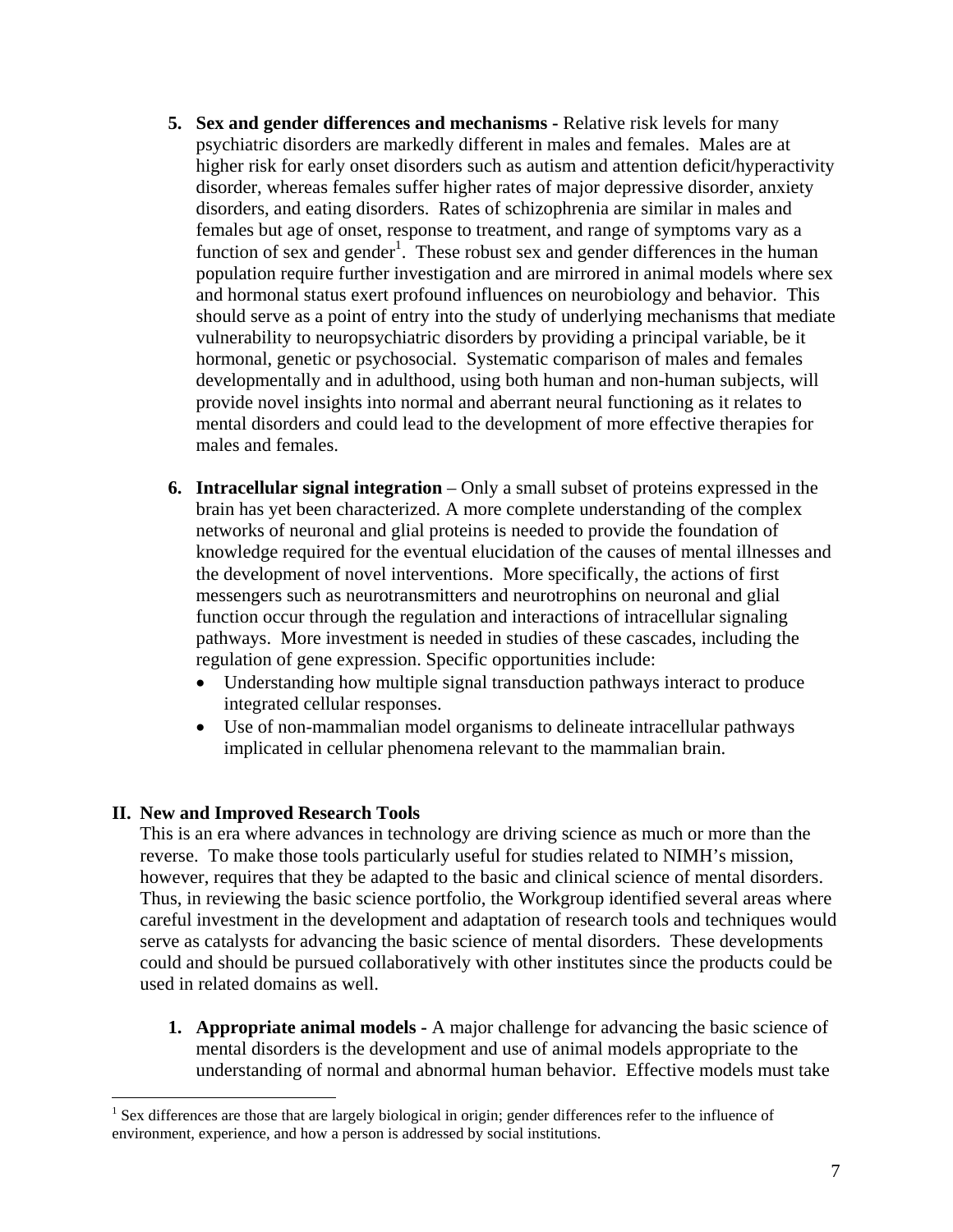into account the idiosyncrasies of individual species and be able to produce reliable results that can be replicated across laboratories**.** In some cases, the most commonly used laboratory species may not be the best choice; therefore, more consideration and justification is needed for the choice of a particular species for the specific question being asked. More emphasis is also needed on naturalistic animal models and housing conditions that harness the natural variation among individuals. Suggestions for specific model species include:

- Mouse behavior: development of tests that would allow greater delineation of molecular and cellular mechanisms of complex mouse behavior relevant to psychiatric disorders.
- Genetic tools for the rat: including rat genomics and transgenic-knockout methodologies.
- Targeted investment in non-human primates: they offer the unique opportunity to study highly complex cognitive and emotional functions.
- Use of non-mammalian model organisms (e.g., worm, fly, fish, bird): to delineate intracellular pathways implicated in cellular phenomena relevant to the mammalian brain.
- **2. Ligand development** Increase investment in the development of ligands to promote basic neurobiological discoveries and to ultimately facilitate drug discovery efforts. This is not to say that NIMH should become involved in drug discovery per se; rather, that ligand development should be directed toward creation of pharmacological tools for validation of novel targets and for new brain and cellular imaging agents. Both would help translate molecular and cellular discoveries into the behavioral and clinical realms.
- **3. Computational models** Models that are neurally plausible can provide powerful new insights into the dynamic interactions within and among neural systems. More work is needed that simulates the effects of varying neurotransmitter levels and/or neuromodulatory influences in neurocomputational models of issues such as cognitive control, attention, and decision-making to shed light on underlying causes of behavioral abnormalities found in psychiatric illnesses
- **4. Standardization of behavioral tools** NIMH should invest in the development of stimulus sets/tasks and process-oriented measures of cognition, emotion, and overt behaviors that can be used across development and across species in research. This does not necessarily imply the identical stimulus sets or tasks across species but rather the development of tasks that reflect the same function. Stimulus sets and measures that can be independently validated will facilitate comparability across laboratories, though their availability must not preclude progress in the development of better and converging measures as fields evolve. The use of variable tools should not be de-emphasized. A set of more standardized behavioral measures that are derived from and informed by neuroscience research, as well as CNS measures themselves, could provide a powerful adjunct to extant treatment studies and could be used as a complement to more traditional outcome measures that rely on self-report or are interview based.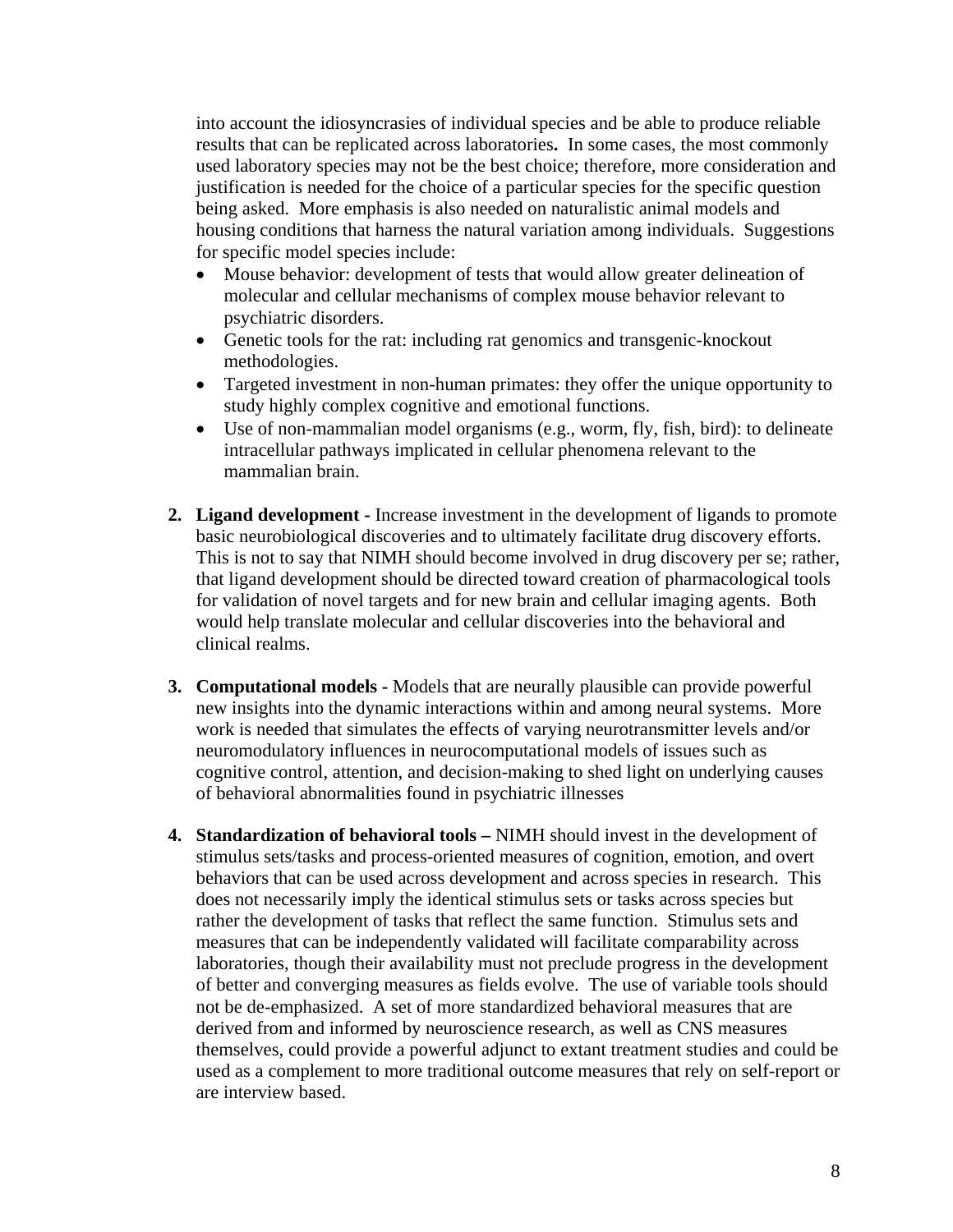**5. Neuroimaging -** Neuroimaging is a new and promising technique for investigating brain and cognition. The technology continues to improve, as do methods for both anatomical localization and data analysis. NIMH should emphasize studies of neuroimaging that make good use of anatomical information and the latest technological innovations, and which bring together the best of both psychology and neuroscience. There is very little known about the relationship between neuroimaging signals, based on PET or fMRI, and other methods of measuring brain activity, such as c-fos or single unit recording. Increased emphasis should be placed on determining what exactly is being measured with these techniques, and how it may provide insight to emotional, cognitive, and other higher brain processes relevant to mental health and illness.

#### **III**.**Areas Ready for Refocus**

The Workgroup, in considering the full breadth of the current basic portfolio, identified several areas of research that have been very productive but that would also now benefit from an evolutionary shift in focus to have greater impact in accomplishing the mission of the Institute. These areas include:

**1. Aspects of learning and memory –** The portfolio is very extensive in this area. NIMH's research program continues to be one of the great success stories in developing a detailed understanding of the psychological, neural, and cellular mechanisms underlying learning and memory and other phenomena. Because most mental illnesses involve distortions and problems in cognition, learning, and memory, continued strong investment in this area is clearly warranted. It is important now, however, to build on this success and begin to emphasize the integration of learning and memory in terms of brain and behavior, as well as within and across various domains of cognitive function and emotion.

Examples of this integration are already evident in the portfolio. For example, behavioral research on extinction of conditioned fear has shown that extinction results from a new form of learning, rather than an erasure of the original memory. These insights are now guiding anatomical and cellular studies to investigate this form of inhibitory learning. Similarly, studies of behavioral phenomena, such as conditioned inhibition, have been shown to be a superior way to study fear inhibition, which again is guiding anatomical and cellular studies. NIMH should tilt the focus of the learning and memory area to emphasize research that integrates perspectives across levels of analysis on topics of clear relevance to mental illness, such as studies of both animals and humans; or studies of neuroimaging within a strong anatomical context; and behavioral studies in conjunction with genetic or specific pharmacological manipulations directed at particular circuitry or cell types. In addition, the Institute should emphasize research, both neurobiological and behavioral, that integrates across domains in the cognitive area, such as decision-making, executive function, attention, speed of information processing, language, and social cognition.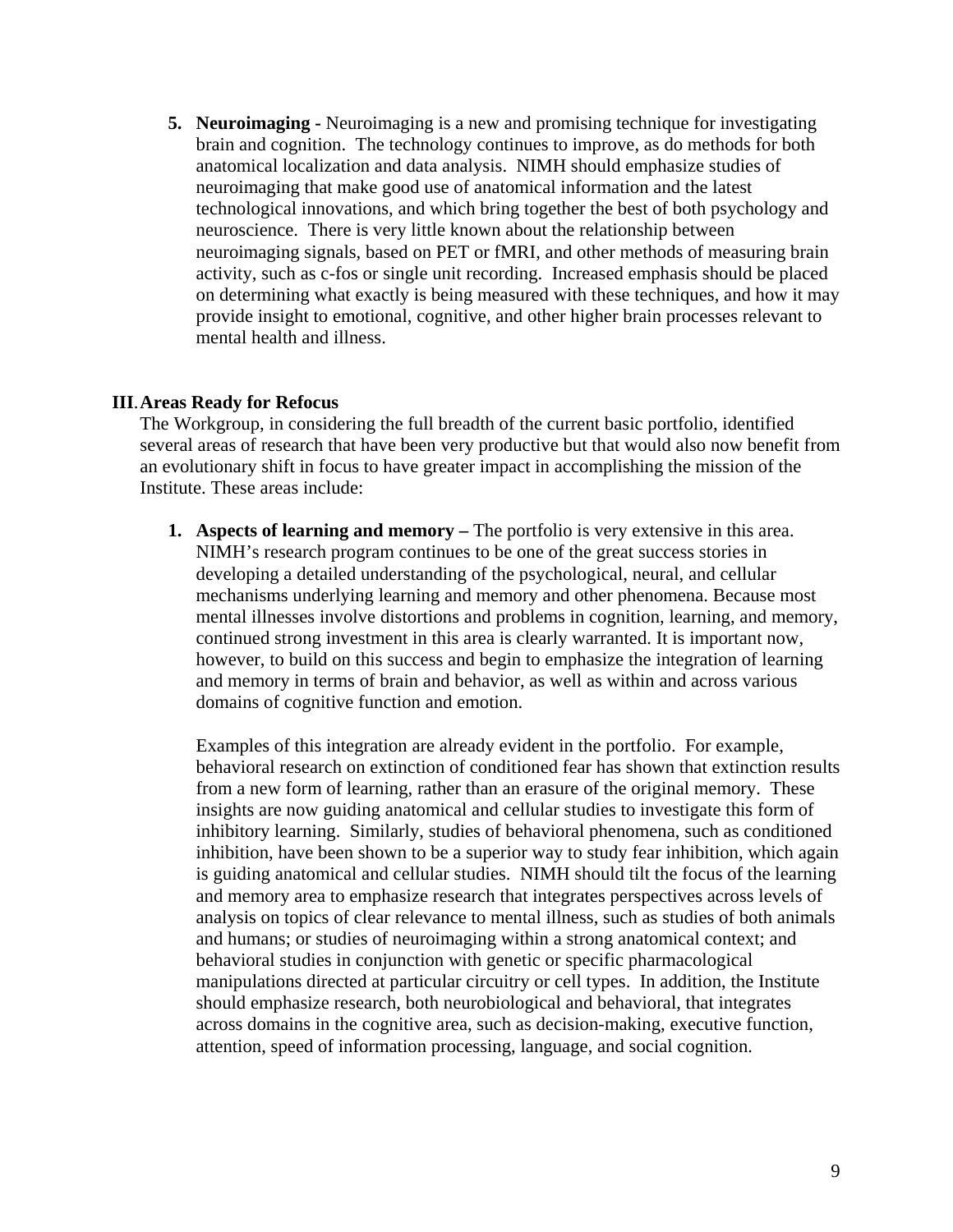- **2. Sleep** NIMH should refocus its portfolio to emphasize mechanistic studies of sleep and its relationship to waking behaviors, and to reduce its investment in simple phenotyping of sleep problems in psychiatric disorders, which has largely been accomplished. Future investigations could include understanding the molecular neurobiology and neural circuitry of sleep, arousal, and attentional states as well as studies of sleep's influence on cognition, memory, affect, and other cognitive and emotional functions in the waking state.
- **3. Circadian biology** It is time to shift emphasis from studies focusing only on molecular circadian mechanisms, or only on behavioral circadian phenomena, or only on sensory circadian phenomena - to studies of the molecular and neural systems basis of circadian phenomena that relate to aspects of higher brain function and behavior relevant to NIMH (emotion, mood, motivation, cognition, attention, arousal, etc.) under normal and pathological conditions. It would be useful for NIMH to convene a separate workgroup to determine how best to maximize the impact of future research on this topic.
- **4. Stress** Stress is clearly relevant to mental illness and is ripe for neurobiological focus. NIMH should encourage a shift from studying acute stressors, where much research has been conducted already, to more chronic stressors, because the impact of the latter appears to be more relevant. Also, more emphasis should be placed on determining how different forms of stress (e.g., physical, social, emotional) may differ in their behavioral and biological consequences. As stated earlier, more investment is needed in stress and its influence on affect, mood, and cognition. Also relevant to the topic is the study of resilience. Analysis of those who are relatively unimpaired when faced with stress could provide important clues to mechanisms that might be harnessed in the prevention and treatment of stress-related psychiatric illness. Also needed are studies of interventions that protect against or reverse the impact of stress.
- **5. Neurotransmitter-signaling systems**  Encourage a shift from extensively studied neurotransmitter-signaling systems to systems that are less well understood and, in particular, how these various systems are integrated and mediate aspects of neural circuitry. As just one example, emphasis should be placed on studies of a novel signaling pathway or on how that pathway interacts, for instance, with the brain's serotonin system as opposed to studies of the serotonin system alone, which has already been extensively characterized.
- **6. Prejudice and stereotyping** NIMH should shape this portion of the portfolio to encourage more transparent relevance to mental health issues rather than focusing on mental representations of hypothetical targets or social groups of less relevance to the Institute's mission. For example, NIMH should encourage studies on the consequences of prejudice and discrimination as chronic stressors; developing interventions for those who are targets of prejudice as well as for those who engage in it; developing interventions for persons with mental illness who are targets of prejudice and stereotyping. In light of the large portfolio in this area, it would be useful for NIMH to convene a separate workgroup to determine how best to maximize the impact of future research on this topic.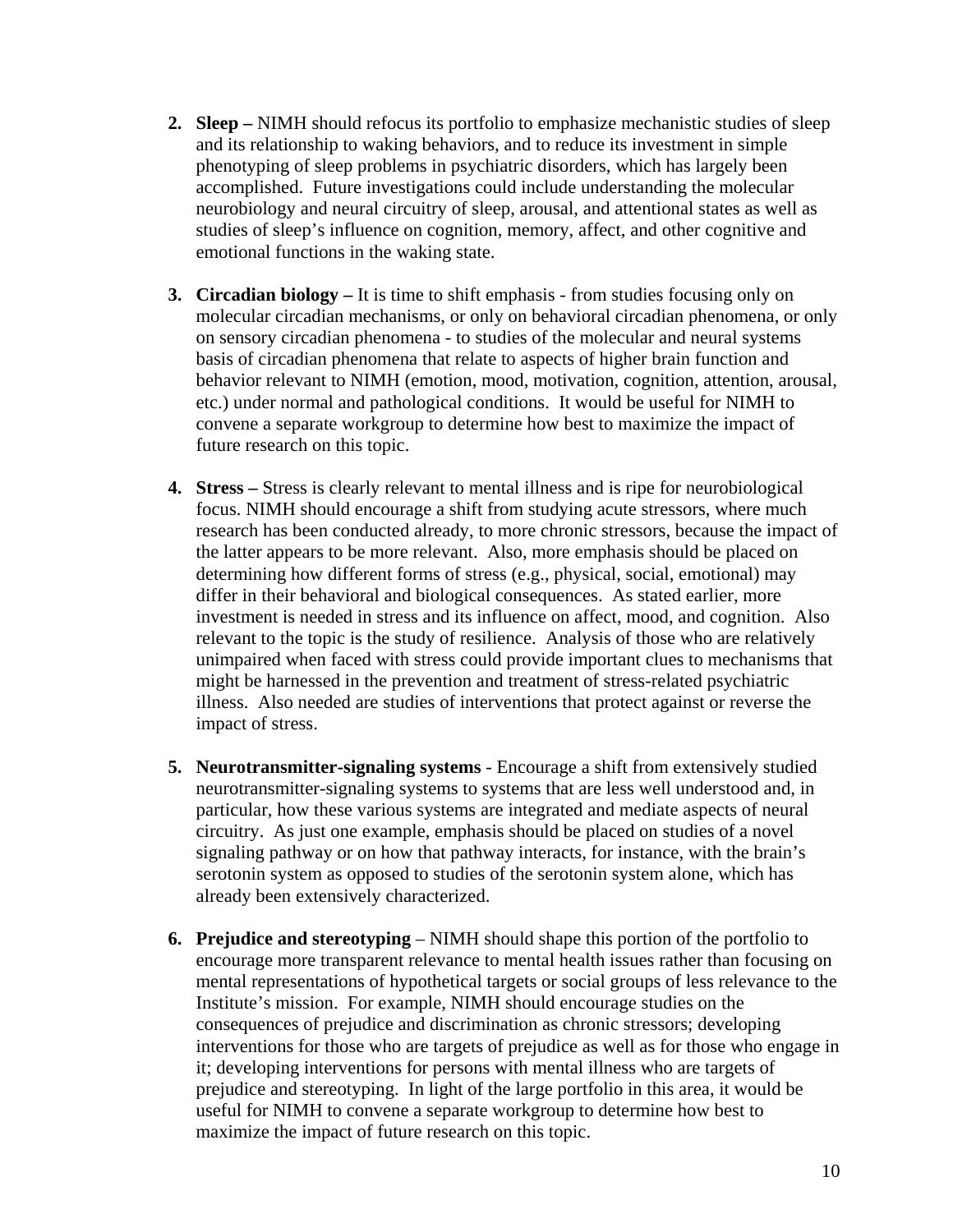#### **IV. Areas Better Served by Other Institutes**

Cognizant of current and emerging budget constraints, the Workgroup considered whether some areas within the NIMH portfolio might be less relevant to the central NIMH mission and might also be better served by other NIH Institutes whose missions relate more directly to them. It should be made clear that these conclusions do not reflect a negative view of the quality of these research programs, which is in fact quite high. These recommendations simply reflect the judgment of Workgroup members on their relevance to NIMH's public health mission. Thus, the following are research areas that the Workgroup suggests might fit more appropriately in the domains of other NIH Institutes:

- **Visual and other** p**rimary sensory perception and motor processes**
- **Metabolic/thermoregulation**
- **Characterization of the processes of normal development or aging without a compelling argument for the relevance to mental illness or behavioral disorders.**

#### **V. Concluding Remarks**

The Workgroup reiterates that the Institute should continue its long tradition of strong support for both basic behavioral science and basic neuroscience.

The Workgroup also recognizes that keeping abreast of the latest scientific developments and maintaining a balanced portfolio – which spans the wide variety of mental health needs inherent in the NIMH mission – in times of increasing budgetary restraint is a real challenge. It is the consensus of this Workgroup that the basic sciences portfolio can be made more relevant to the NIMH mission and portions of it better focused to take advantage of innovative opportunities, particularly through efforts to integrate across levels of experimental analysis.

The group suggests that NIMH Program staff frequently scrutinize the portfolio to identify areas that may become overly subscribed with highly similar grant applications, particularly as an area becomes "hot," and in heavily studied areas, support only those applications offering the most innovative approaches. Staff should also be alert for an excess of grants that may focus on well-established phenomena, paradigms, and methods at the expense of newer ones with potentially higher relevance. Program staff could also regularly provide advice to investigators regarding the current depth of investment in selected research areas. This would inform applicants whether certain scientific areas have already been saturated. In addition, to promote the most pressing mental health needs to the field, NIMH could highlight on its website a description of the areas of relatively high and lower priority to the **Institute** 

For the basic science portfolio to reflect shifting scientific and public health priorities, it may be useful for NIMH to work with CSR to re-examine the focus and composition of study sections to reflect a stronger translational emphasis and include multiple disciplinary or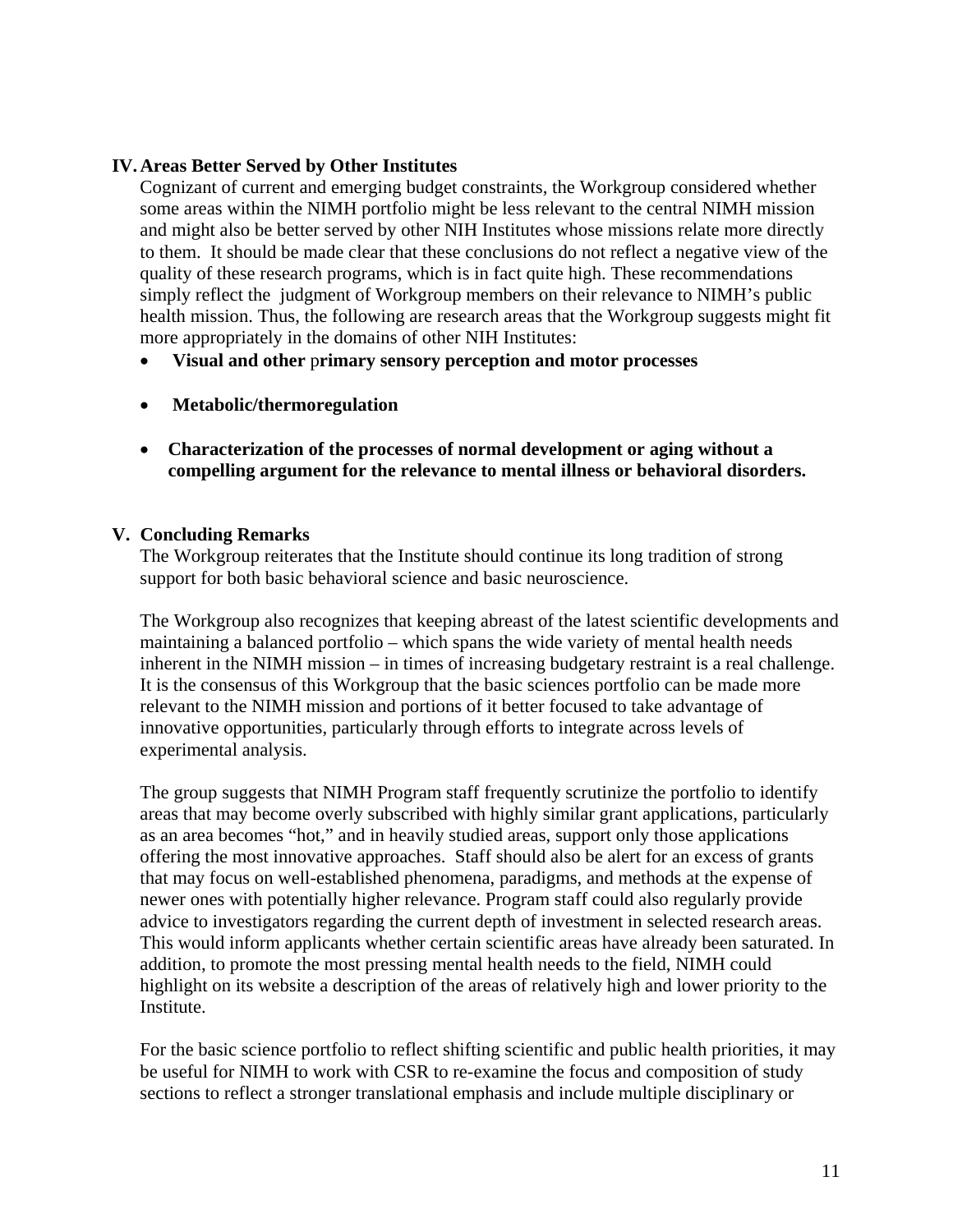levels-of-analysis perspectives. Program staff could help by nominating scientists who have a greater appreciation for translational or cross-levels-of analysis research.

NIMH should try to create ways of fostering and supporting translational research and research training. For instance, the Institute should develop funding strategies explicitly designed to stimulate R01s that bridge different levels of analysis (e.g., imaging work combined with behavioral; animal combined with human work). Where it is tractable, studies that include (or at least are cognizant of) findings from different disciplines could be emphasized. Reducing the segregation of basic and clinical research is essential; investigators working at each level need to become aware of the work at the other levels.

To help make the basic sciences more relevant to clinical issues, training programs for basic scientists should include education on the clinical phenomena of mental illness. (This strategy may also potentially be worthwhile when tried in the other direction: training programs for clinical scientists might include instruction on the basic sciences of mental health.) NIMH might consider adding a requirement to all basic research training grants that trainees be exposed to clinical material. This could be accomplished in the form of a seminar series, grand rounds, patent presentations, short courses, etc.

NIMH may also consider developing educational tools itself: tools for use in the field that give examples, at different levels, of successful translational research. Another possibility is for NIMH to offer short courses at the larger neuroscience and behavioral science annual conferences to showcase translational research.

In conclusion, the Workgroup was impressed with the quality of basic science research in the NIMH portfolio. This made the task of evaluating the portfolio intellectually interesting as well as greatly challenging. Given the current state of science and the existing fiscal climate, however, the Workgroup considers it timely and very important that NIMH find ways to modify the basic sciences portfolio to take advantage of the recommended Areas for Increased Emphasis and Areas Ready for Refocus. In so doing, strong support for the basic sciences will be maintained and the impact of the portfolio will be enhanced in terms of relevance, traction, and innovation for reducing the burden of mental illness.

# # #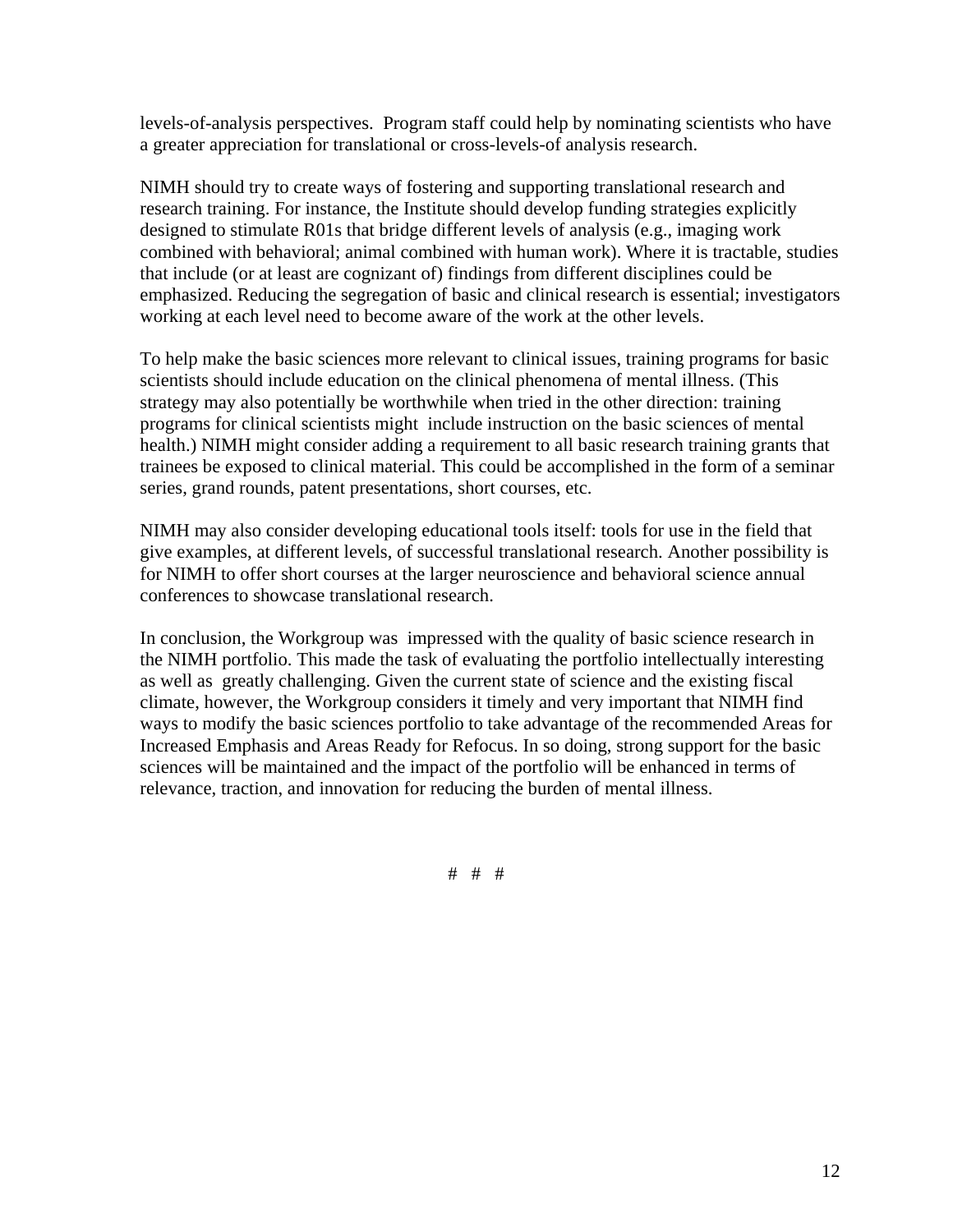# **National Advisory Mental Health Council Workgroup: Setting Priorities for the Basic Brain & Behavioral Science Research at NIMH**

Thomas J. Carew University of California Irvine 2205 McGaugh Hall Irvine, CA 92697

Jeffrey Conn Vanderbilt University 452B Prescott Research Bldg 23<sup>rd</sup> Avenue South at Pierce Nashville, TN 37203

Richard J. Davidson University of Wisconsin Psychology Lab 1202 W Johnson Street Madison, WI 53706

Michael Davis Emory University Department of Psychiatry 1636 Pierce Drive WMB Suite 4000 Atlanta, GA

Geoffrey Duyk 1325 Marlborough Road Hillsborough, CA

Megan R. Gunnar\* University of Minnesota Twin Cities Institute of Child Development 226 CH DEV, 51 E. River Road Minneapolis, MN 55455O

Myron Hofer Columbia University Health Sciences Division 630 West 168<sup>th</sup> Street New York, NY 10032

Richard L. Huganir Johns Hopkins Univ. School of Medicine Department of Neuroscience 725 N Wolfe St. 904A PCTB Baltimore, MD 21205-2185

James S. Jackson University of Michigan RCGD/Institute for Social Research 426 Thompson Street Ann Arbor, MI 48106-1248

Alan Leshner AAAS 1200 New York Ave. NW Washington, D.C. 20005

Steven F. Maier University of Colorado at Boulder Department of Psychology Campus Box 345 Boulder, CO 80309

Athina Markou Scripps Research Institute 10550 N. Torrey Pines Rd./CVN-7 LaJolla, CA 92037

Helen S. Mayberg Emory University School of Medicine Department of Psychiatry & Behavioral Sciences 1639 Pierce Drive NE WMB Bldg, Suite 4313 Atlanta, GA 30322

Margaret M. McCarthy University of Maryland, Baltimore Department of Physiology 655 W Baltimore Street Baltimore, MD 21201

Susan K. McConnell Stanford University Biological Sciences Herrin Labs – 115 Stanford, CA 94305-5020

James P. McNulty\* Depression and Bipolar Alliance of Rhode Island And National Alliance for the Mentally Ill 485 Main Street P.O. Box 28 Pascoag, RI 02859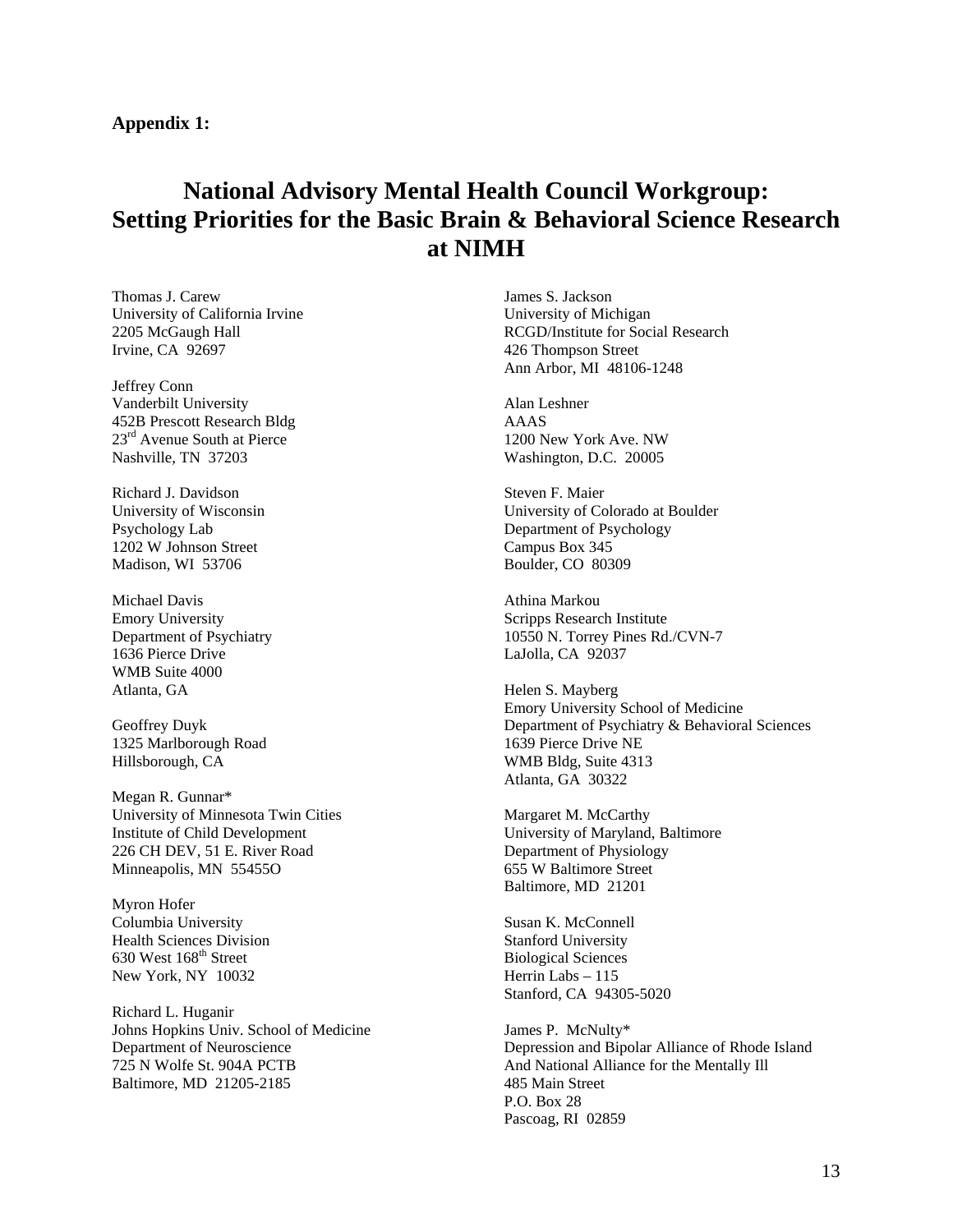Eric J. Nestler\* Paul Sawchenko University of Texas SW Medical Ctr/Dallas Salk Institute Department of Psychiatry Neuronal Structure/Function Dept. 5323 Harry Hines Blvd. P.O. Box 85800 Dallas, TX 75390 San Diego, CA 92186

Hal Pashler Larry R. Squire\* Dept. of Psychology 0109<br>University of California, San Diego

Rockefeller University Helen B. Tager-Flusberg Lab Neurobio/Behavior

Peter Salovey\* Yale University Psychology Department P.O. Box 208205 New Haven, CT 05620

**\*NAMHC Member**

Professor of Psychology<br>
Professor and Research Career Scientist<br>
Department of Psychiatry<br>
Professor and Research Career Scientist<br>
Department of Psychiatry University of California School of Medicine La Jolla, CA 92093 Veterans Affairs Medical Center (V-116) 3350 La Jolla Village Drive San Diego, CA 92161 Donald W. Pfaff

Boston University Medical Campus<br>
1230 New York Avenue<br>
New York NV 10021<br>
115 Albany St, L-814 715 Albany St, L-81<br>Boston, MA 02215